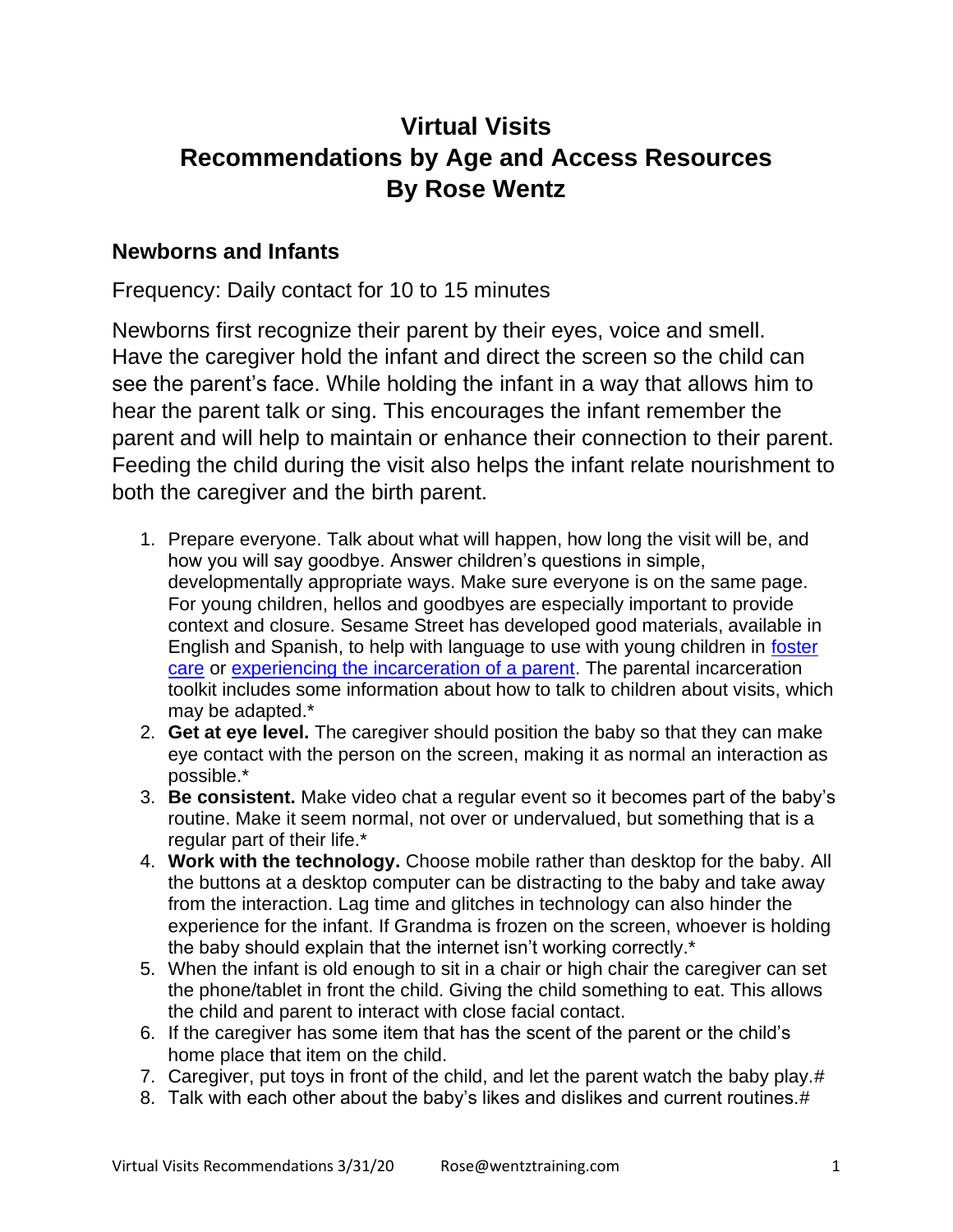## **Toddlers to preschoolers**

### Frequency: Daily contact for 15 to 30 minutes

Children this age have a lot of experience with seeing things on a screen. At first they may not recognize the difference between a TV show and a live interaction with the parent. With repeated visits the child will learn the difference. The child may touch the screen in an effort to touch the parent. This may mean recalling the parent but is a good sign the child is making a connection. Children this age have short attention spans and need to move a lot. As the these young children are developing fast the adults will need to try different activities as what works one visit may not work on the next visit.

- 1. Have many different activities plan. Be willing to allow the child to change activities. They are seldom able to sit for an entire book or story.
- 2. The child may run out of the view on the screen. As much as possible ask the caregiver to follow the child. Or have the phone/tablet placed to see the entire room.
- 3. The caregiver, parent and child will probably need to have a three way interaction to keep the child engaged. Some of the joy at this age is watching them play, learn and having fun. A good visit is not measured by how much the child talks directly to the parent. Just as in face-to-face visits much of the time is just allowing the child to play.
- 4. As with all children eating together is a bonding activity. "Share" a snack or meal together.
- 5. Some apps like Zoom allow the parent to select an activity from the internet (a book, a game, a virtual field trip) and this will also be displayed on the device that the caregiver is using.
- 6. Parents, try asking children questions about what they are doing, such as: "Where are you going?" "What are you doing right now?" "That looks like fun!" "Where are you running to so fast?" #
- 7. Go with the flow of what children are doing rather than trying to gain their focus.#
- 8. Come up with some playful activities that can be done over video beforehand. Some FaceTime apps have silly games and filters. Classics like telling [jokes or](https://www.funology.com/funology-jokes-and-riddles/)  [riddles,](https://www.funology.com/funology-jokes-and-riddles/) singing songs, *finger plays*, peek-a-boo, and puppet shows are fun with all ages. With the caregiver's help, the child can gather things to show their parent or worker, such as art projects or favorite stuffed animals. Children and adults can "share" a snack over video. [Storytelling](https://www.naeyc.org/our-work/families/everyone-can-be-storyteller) is a powerful way to engage children. These do not need to be elaborate, pre-planned stories but can be as simple as an imaginary trip to the park. See our "Resources" section below for links to useful websites. For older children (approximately 5 years and up): Verbal games for verbal children can help avoid stale questions. Examples are, [Would You Rather,](https://lifehacks.io/would-you-rather-for-kids/) 20 Questions, Two Truths and a Lie, I Spy, and charades. [Pencil and paper games](http://www.papg.com/) such as Pictionary, tic-tac-toe, or Bingo are also fun for older children.\*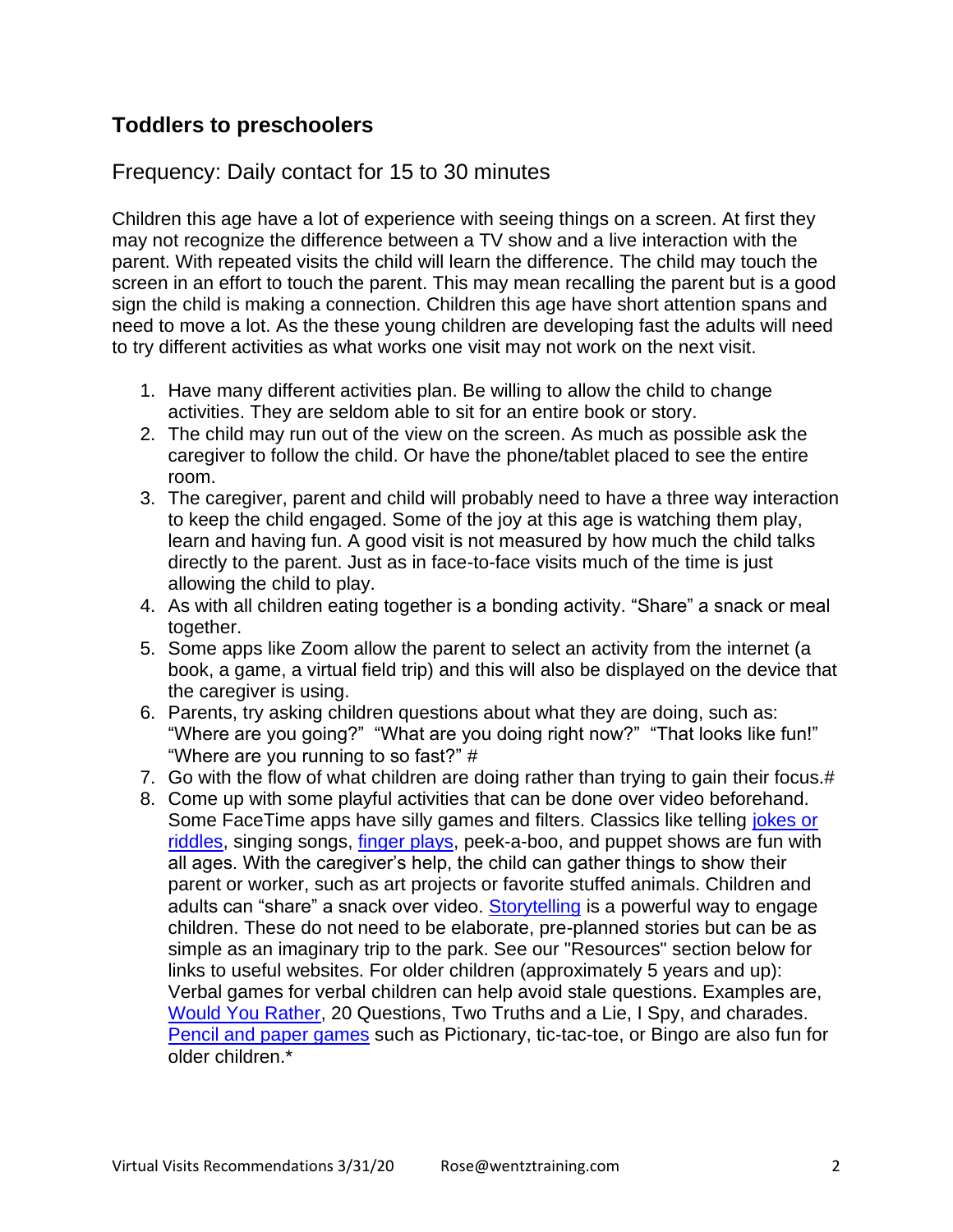- 9. Follow the child's lead. If the child loses attention while listening to a book, switch to something more interactive. If you're using something mobile, like a phone or tablet, try a change of scenery by moving into another room or even outside.\*
- 10.Caregiver, set out toys for the child at the beginning of the visit, and engage in some pretend play with the child. #
- 11.Caregiver, set up a teddy bear picnic and set the phone or computer with the parent up on a small chair so the child can serve them tea and those delicious pretend cookies.#
- 12.Caregiver, keep in mind that remote visits will require your continued involvement to keep the interactions going, but try to watch for opportunities where you can fade into the background and let the parent engage with their child.#
- 13.Children this age loves to show things off. Maybe the child can give the parent a tour of their room, their artwork, or their favorite toys.#

## School age

Frequency: 30-45 minutes 3 to 4 times a week. Daily calls are better.

School age children will be impacted by the lose of school, teachers, friends and the routines created by this. They will know about the virus and some of the impacts it is having on the people in their lives. Being asked to stay inside or at home will be difficult for most children this age. They know about smart phones, the internet and often know more about options and activities on the WWW. Get the child involved in planning the virtual visit. Answer their questions about the virus, your health and what is happening. Children this age usually do not understand death as we do as adults. What seems like a short time to adults seems like FOREVER to school age children.

- 1. There are many activities on websites that are designed for children of different grades. Make the visits fun.
- 2. Check with the child's teacher or caregiver about how the online teaching is occurring for the child. Support the child to do their homework. Apps like Zoom allow the child to share their screen with a parent so they can view the homework. Or the parent may be able to obtain information for parents being shared by the school. Or have the caregiver or child take a photo of the homework and send it to the parent.
- 3. Teach the child a new skill during the call: learn a song, play a musical instrument, a dance, a religious prayer, etc.
- 4. Plan for the next visit together. What does the child wish to do? What can the child teach the parent?
- 5. Have visits with other relatives, siblings, friends or pets involved.
- 6. Show the child where you are, their bedroom, their yard so they can see that these things are still there.
- 7. Set up a contest or game between the child and you to do until your next visit.
- 8. Advocate that your child have contact with siblings and friends during this time.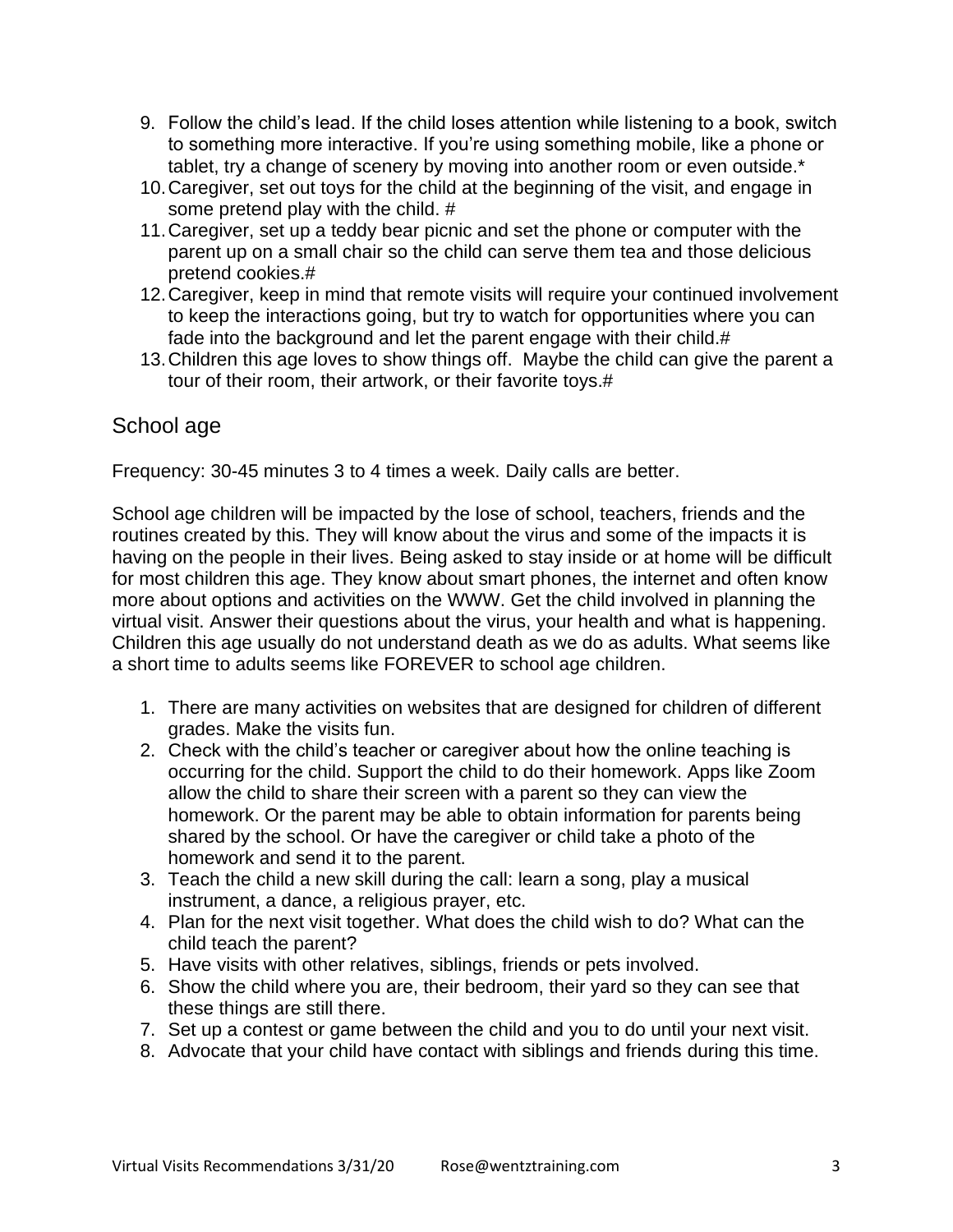# **Teenagers to young adults**

Frequency: Once or twice a week for as much time as the youth needs. Allow the youth to have a say in frequency, length and when the virtual visits occur.

Youth are capable of understanding the concerns and issues related to COVID19. The adults need to explore with the youth the questions and concerns they have. Do not assume if they do not bring up the issue that there are no issues. Losing connections with school and friends have a large impact on youth, research indicates that connections with friends is strongest at this age. Some youth may have lost a job, income or housing. Past traumas may increase the stress of how to handle today's issues. They are looking for stability, concrete actions to address problems and reassurance that they have a support system that will help them through this time.

- 1. Talk about day to day activities.
- 2. Ask about school and how online learning is going. Support the youth's learning. If appropriate contact the youth's teacher.
- 3. Advocate that the youth can have time and resources to maintain connections with their friends.
- 4. Create a book for each other while contact is limited, like a journal.
- 5. Cook together parents can talk a child through making a favorite family dish. Or do other learning activities together via the internet. Household tasks, hobbies, languages, music, repairs, sports, etc.
- 6. Check with the youth about their therapy and how it is going (or not). Advocate for the youth to have therapy. There can be virtual visits with their therapists or treatment group.
- 7. Do a three way call with the youth's caregiver to check in with each other.
- 8. Be open about your concerns, health and how you are handling the current situation.
- 9. Have the youth teach you something or show you how to use internet apps.

\* <https://www.nccdglobal.org/blog/successful-video-visits-young-children>Cynthia Burnson, PhD

# Washington State DCYS Family Time and Sibling and Relative Visits Interim Policy, March 2020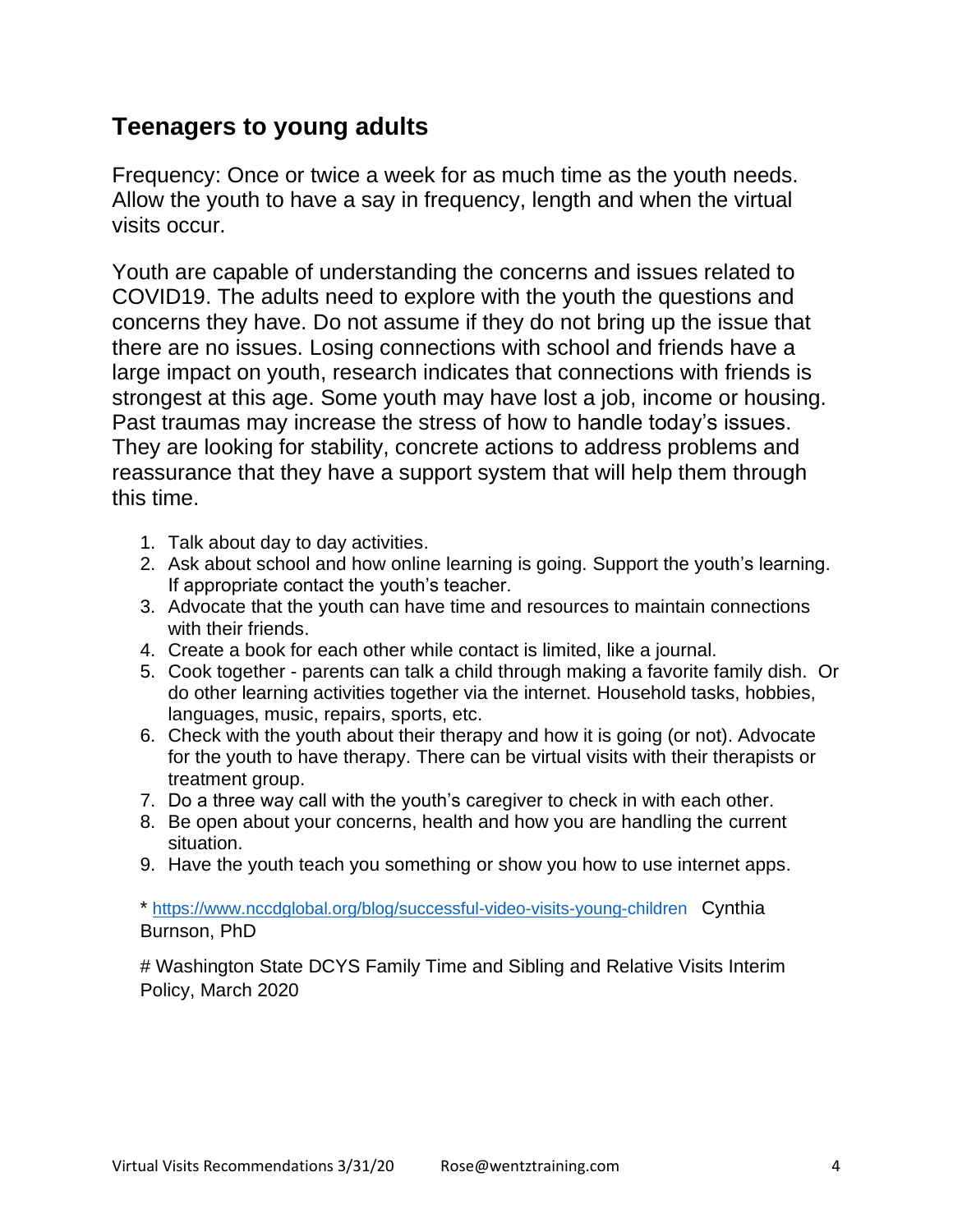**RESOURCES:** Low or No Cost Technology Options for Virtual Participation and Contacts. Many new resources are being made available as the "stay at home" orders are lengthened. The list below does not include all options. Continue to check with your worker and check the internet for resources.

#### Phones:

Check this website for phones.

[https://www.freegovernmentcellphones.net/states/washington-government-cell-phone](https://www.freegovernmentcellphones.net/states/washington-government-cell-phone-providers)[providers](https://www.freegovernmentcellphones.net/states/washington-government-cell-phone-providers)

Other possible resources: The child's school may provide computers and visitation service providers maybe providing internet access to their clients

#### Internet programs and apps:

• Facetime - Video Calling o Get it on: Apple Products from the Apple App Store o Cost: Free o This is a video calling app that can only be downloaded from the Apple App store for video calling other Apple products

• Snapchat - Video Calling, Text Messaging, Video Messaging o Get it on: Android and Apple mobile devices. o Cost: Free o This is a video messaging app that allows all messages and conversations to not be saved.

• Whatsapp - Video Calling, Text Messaging o Get it on: Computers, and Android and Apple mobile devices. o Cost: Free o Whatsapp is an internationally used messaging app that is widely popular globally.

• Skype - Video Calling, Text Messaging o Get it on: Computers, web browsers, and Android and Apple mobile devices. o Cost: Free o Skype is a widely known video calling platform that uses Microsoft's AI technology for features such as live translations.

• Hangouts - Text Messaging, Video Calling o Get it on: Web browsers, and Android and Apple mobile devices. o Cost: Free o Google Hangouts is a robust communication platform on the web.

• Duo - Video Calling o Get it on: Android and Apple mobile devices o Cost: Free o This is the Google analog to Apple Facetime. But can be used on Android phones and Iphones.

• Signal / Telegram - Encrypted Text Messaging o Get it on: Android and Apple mobile devices o Cost: Free o Both Signal and Telegram are messaging applications that use end to end encryption.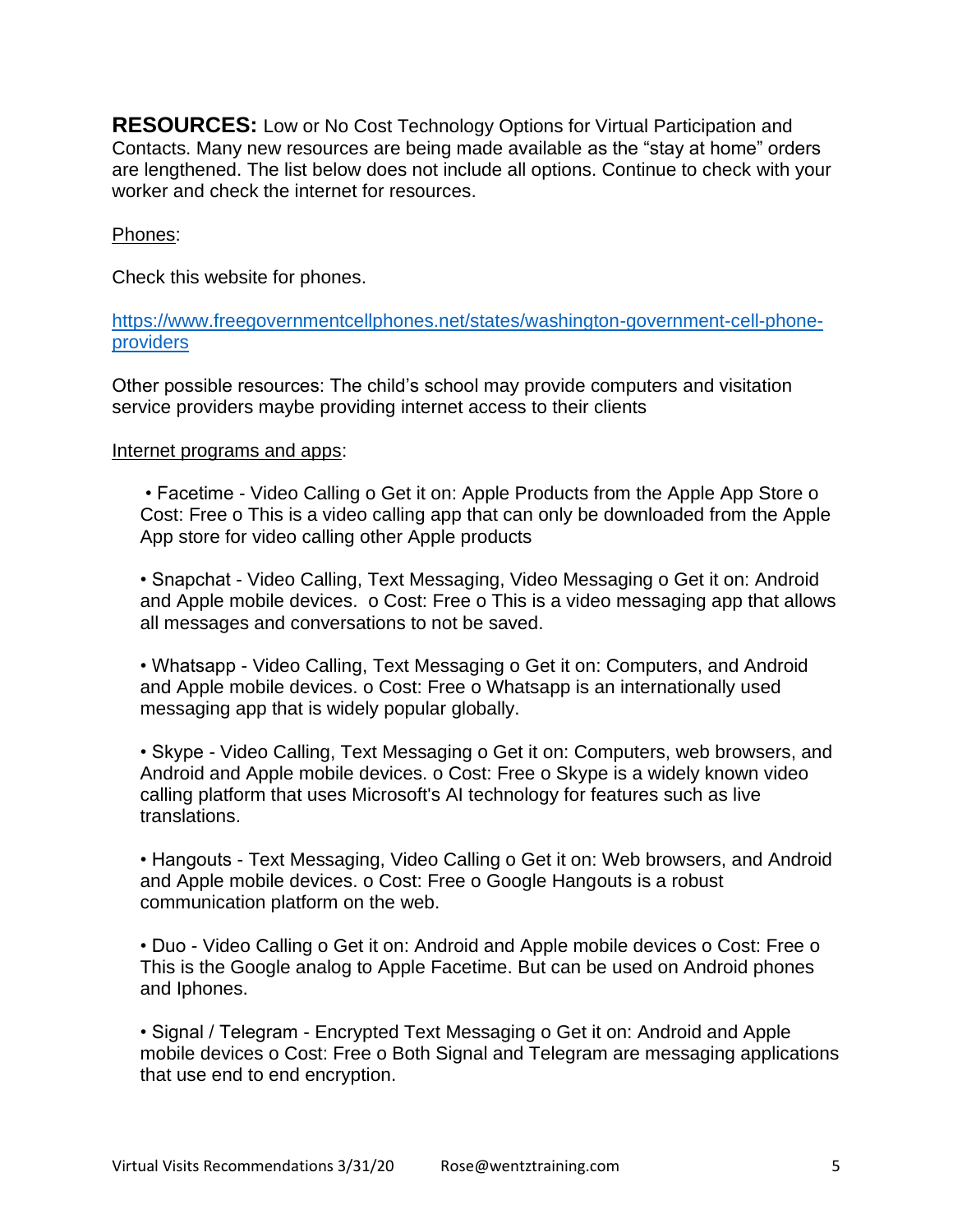• Facebook Messenger - Video Calling, Text Messaging o Get it on: Computers, web browsers, and Android and Apple mobile devices o Cost: Free o This is a communication service tied to Facebook's social network.

• Microsoft Teams - Video Calling, Text Messaging, Community Management, Productivity o Get it on: Computers, web browsers, and Android and Apple mobile devices. o Cost: Free o Teams is Microsoft's chat productivity application. It allows for collaborating and staying in contact with multiple people within the team.

• Discord - Video Calling, Text Messaging, Community Management o Get it on: Computers, and Android and Apple mobile devices o Cost: Free o Discord is a robust community management tool. Create servers or rooms for different interests or teams to communicate and keep in touch.

• FreeConference / FreeConferenceCall / FreeConferenceCalling - Conference Calling Service that is Free o Get it on: Create the account online using an email address and use the service with a phone. o Cost: Free o Each of the listed above are not typos. Each is an individual company that provides conference calling for free.

• Google Voice - Cloud Based Phone Number o Get it on: Computers, and Android and Apple mobile devices o Cost: Free if used to make calls within the United States. Calls to other countries have a cost per minute. o Google Voice is a cost effective way to have a phone number and make phone calls so long as you have access to the internet.

• GotoMeeting o Get it on: Computers, and Android and Apple mobile devices o Cost: Free for two weeks. o Video conference calling for many people

• Marco Polo o Get it on: iphone and ipad o Cost: free o "video walkie talkie," a video chat app that lets you send quick messages back and forth.

• Zoom o Get it on: Computers, and Android and Apple mobile devices o Cost: Free. o Video conference calling for many people, allows screen sharing, and white board.

### In response to COVID-19 developments, **some internet providers are offering free services to low-income families and households with students**.

Free Comcast Xfinity internet Comcast Xfinity is currently offering its Internet Essentials program free for two months to new customers. The internet provider is also automatically increasing speeds for all Internet Essentials customers.

Comcast Xfinity Wi-Fi hotspots are also open and free to use by anyone. Free internet for students from Charter Spectrum Households with students K–12 or university students can sign up for a new Charter Spectrum internet account to get